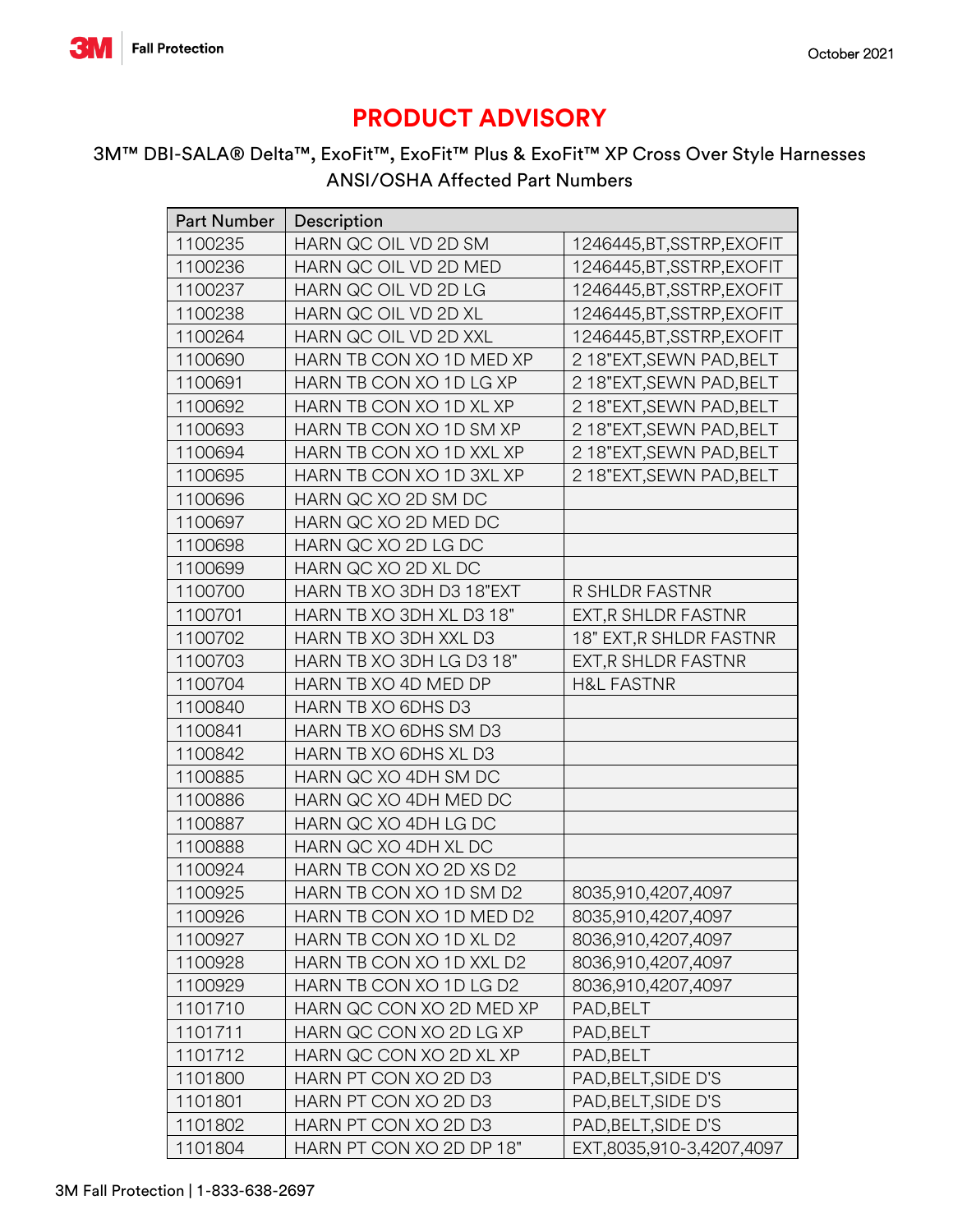

| 1101805  | HARN PT CON XO 2D D3      | PAD, BELT, SIDE D'S |
|----------|---------------------------|---------------------|
| 1101806  | HARN PT CON XO 2D XL D3   |                     |
| 1101807  | HARN PT CON XO 2D D3      | PAD, BELT           |
| 1101808  | HARN PT CON XO 2D D3      | PAD, BELT, SIDE D'S |
| 1101809  | HARN PT CON XO 2D SM D3   | PAD, BELT, SIDE D'S |
| 1101810  | HARN PT CON XO 2D MED D3  | PAD, BELT, SIDE D'S |
| 1101811  | HARN PT CON XO 2D LG D3   | PAD, BELT, SIDE D'S |
| 1101812  | HARN PT CON XO 2D XL D3   | PAD, BELT, SIDE D'S |
| 1101813  | HARN PT CON XO 2D D3      | PAD, BELT           |
| 1101814  | HARN PT CON XO 2D D3      | PAD, BELT, SIDE D'S |
| 1101815  | HARN PT CON XO 2D D3      | PAD, BELT           |
| 1101816  | HARN PT CON XO 2D D3      | PAD, BELT           |
| 1101818  | HARN PT CON XO 2D XXL D3  | PAD, BELT, SIDE D'S |
| 1101819  | HARN PT CON XO 2D XS D3   | PAD, BELT, SIDE D'S |
| 1101820  | HARN PT CON XO 2D XS D3   |                     |
| 1101821  | HARN PT CON XO 2D 3XL D3  |                     |
| 1101822  | HARN PT CON XO 2D XXL D3  |                     |
| 1101823  | HARN PT CON XO 2D CSZ D2  |                     |
| 1101824  | HARN PT CON XO 1D DP 18"  |                     |
| 1101854  | HARN PT XO 2D XS D3       |                     |
| 1101855  | HARN PT XO 2D XL D3       |                     |
| 1101856  | HARN PT XO 2D XXL D3      |                     |
| 1101857  | HARN PT XO 2D 3XL D3      |                     |
| 1101858  | HARN PT XO 2D HV D3       |                     |
| 1101858H | HARN PT XO 2D HV D3, LOGO |                     |
| 1101859  | HARN PT XO 2D XS DP       |                     |
| 1101860  | HARN PT XO 2D SM D3       |                     |
| 1101861  | HARN PT XO 1D D2          |                     |
| 1101862  | HARN PT XO 1D SM D3       |                     |
| 1101863  | HARN PT XO 1D DP 1' EXT   | SNAP FASTNR, 4097   |
| 1101864  | HARN PT XO 2D LMG D2      |                     |
| 1101870  | HARN PT XO 1D XS D2       |                     |
| 1101871  | HARN PT XO 2D LG D3       |                     |
| 1101872  | HARN PT XO 2D SM LMG D2   |                     |
| 1101874  | HARN PT XO 2D XXS D2      |                     |
| 1102010  | HARN PT XO 2D D3          |                     |
| 1102900  | HARN PT CON XO 4DH D2     | PAD, BELT           |
| 1102901  | HARN PT CON XO 4DH D2     | PAD, BELT           |
| 1102903  | HARN PT CON XO 4DH D2     | PAD, BELT           |
| 1102904  | HARN PT CON XO 4DH XL D2  |                     |
| 1102905  | HARN PT CON XO 4DH D2     | PAD, BELT           |
| 1102907  | HARN PT CON XO 4DH XS D2  |                     |
| 1102908  | HARN PT CON XO 4DH D2     | PAD, BELT           |
| 1102911  | HARN PT CON XO 4DH XXL    | D <sub>2</sub>      |
| 1102912  | HARN PT CON XO 4DH 3XL    | D <sub>2</sub>      |
| 1102950  | HARN TB XO 2D D3          |                     |
|          |                           |                     |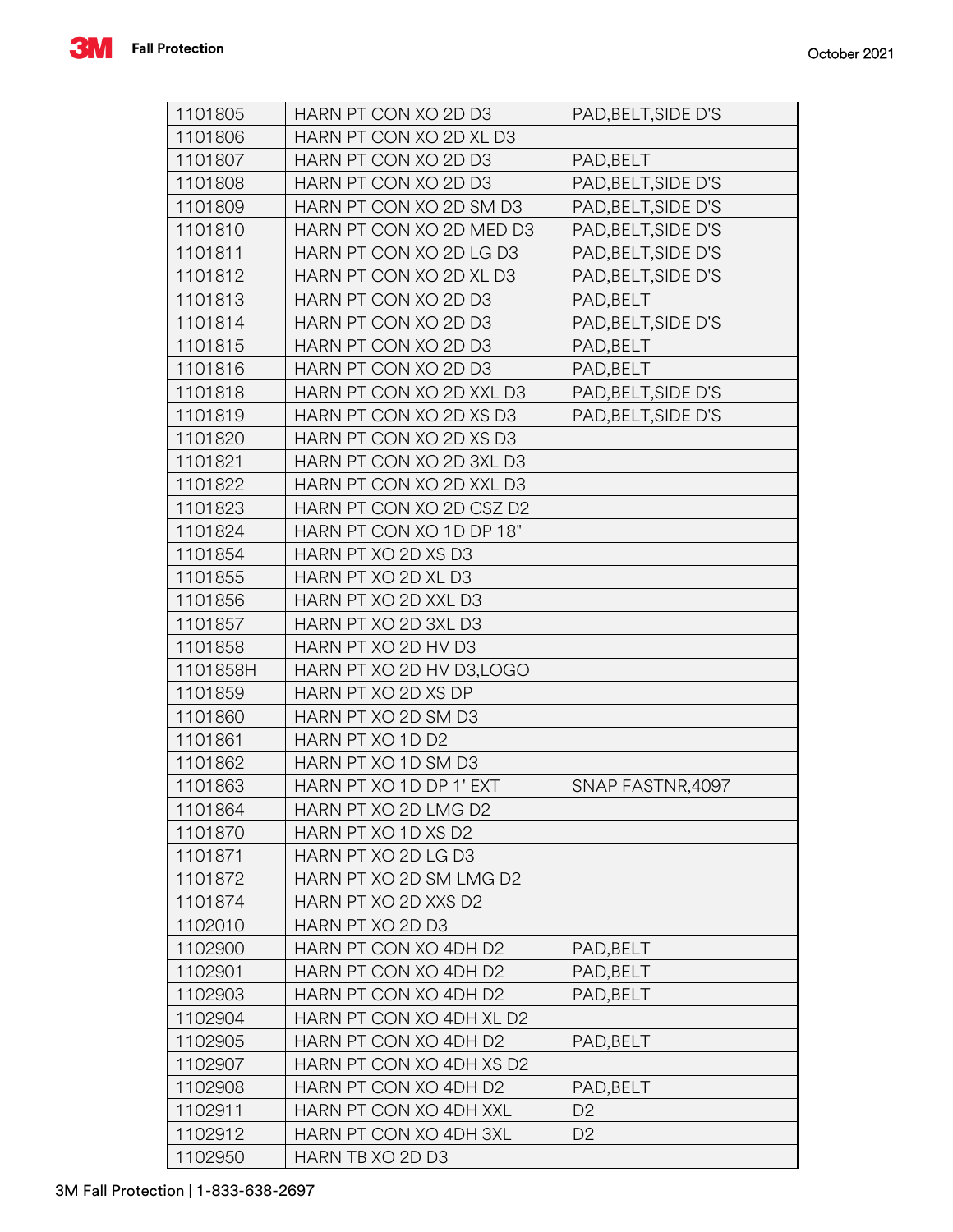

| 1102950H | HARN TB XO 2D D3, LOGO   |                       |
|----------|--------------------------|-----------------------|
| 1102951  | HARN TB XO 2D XXL D3     |                       |
| 1102952  | HARN TB XO 2D XL D3      |                       |
| 1102953  | HARN TB XO 2D DP         |                       |
| 1102954  | HARN TB XO 2D C.SZ DP    |                       |
| 1102955  | HARN TB XO 2D 3XL D3     |                       |
| 1102956  | HARN TB XO 2D DP,18"EXT  |                       |
| 1102957  | HARN TB XO 2D XS D3      |                       |
| 1102959  | HARN TB XO 2D XS CH DP   |                       |
| 1102962  | HARN TB XO 2D SM DP.18"  | <b>EXT</b>            |
| 1102963  | HARN TB XO 2D MED DP,18" | EXT                   |
| 1102964  | HARN TB XO 2D XL DP,18"  | <b>EXT</b>            |
| 1102965  | HARN TB XO 2D XXL DP,18" | <b>EXT</b>            |
| 1102966  | HARN TB XO 2D 3XL DP,18" | <b>EXT</b>            |
| 1102972  | HARN TB XO 2D SM D3      |                       |
| 1102973  | HARN TB XO 2D LG DP.18"  | <b>EXT</b>            |
| 1103250  | HARN PT XO 4D B DP       |                       |
| 1103251  | HARN PT XO 4DH XXL D3    |                       |
| 1103252  | HARN PT XO 4DH XL D3     |                       |
| 1103253  | HARN PT XO 4DH XS D3     |                       |
| 1103254  | HARN PT XO 4DH HV D3     |                       |
| 1103255  | HARN PT XO 4DH 3XL D3    |                       |
| 1103256  | HARN PT XO 4DH XS HV D3  |                       |
| 1103257  | HARN PT XO 4DH XL HV D3  |                       |
| 1103258  | HARN PT XO 4DH SM D3     |                       |
| 1103259  | HARN PT XO 4DH XXL HV D3 |                       |
| 1103260  | HARN PT XO 4DH CH D3     |                       |
| 1103261  | HARN PT XO 4DH XL CH D3  |                       |
| 1103262  | HARN PT XO 4DH XXL CH D3 |                       |
| 1103263  | HARN PT XO 4DH SM CH D3  |                       |
| 1103264  | HARN PT XO 4D D2 LMG     |                       |
| 1103265  | HARN PT XO 4DH 3XL HV D3 |                       |
| 1103266  | HARN PT XO 4DH LG CH D3  |                       |
| 1103267  | HARN PT XO 4D C.SZ D2    |                       |
| 1103270  | HARN PT XO 4DH D3        |                       |
| 1103350  | HARN TB TC XO 2D LG D2   | PAD, BELT, SEAT STRAP |
| 1103351  | HARN TB TC XO 2D MED D2  | PAD, BELT, SEAT STRAP |
| 1103352  | HARN TB TC XO 2D XL D2   | PAD, BELT, SEAT STRAP |
| 1103353  | HARN TB TC XO 2D XXL D2  | PAD, BELT, SEAT STRAP |
| 1103354  | HARN TB TC XO 2D 3XL D2  | PAD, BELT, SEAT STRAP |
| 1103355  | HARN TB TC XO 2D SM D2   | PAD, BELT, SEAT STRAP |
| 1103356  | HARN TB TC XO 2D SM D2   | PAD, BELT, SEAT STRAP |
| 1103357  | HARN TB TC XO 2D XS D2   | PAD, BELT, SEAT STRAP |
| 1103360  | HARN TB TC XO 2D MED D2  | PAD, BELT, SEAT STRAP |
| 1103375  | HARN TB XO 4DH D3        |                       |
| 1103376  | HARN TB XO 4DH XL D3     |                       |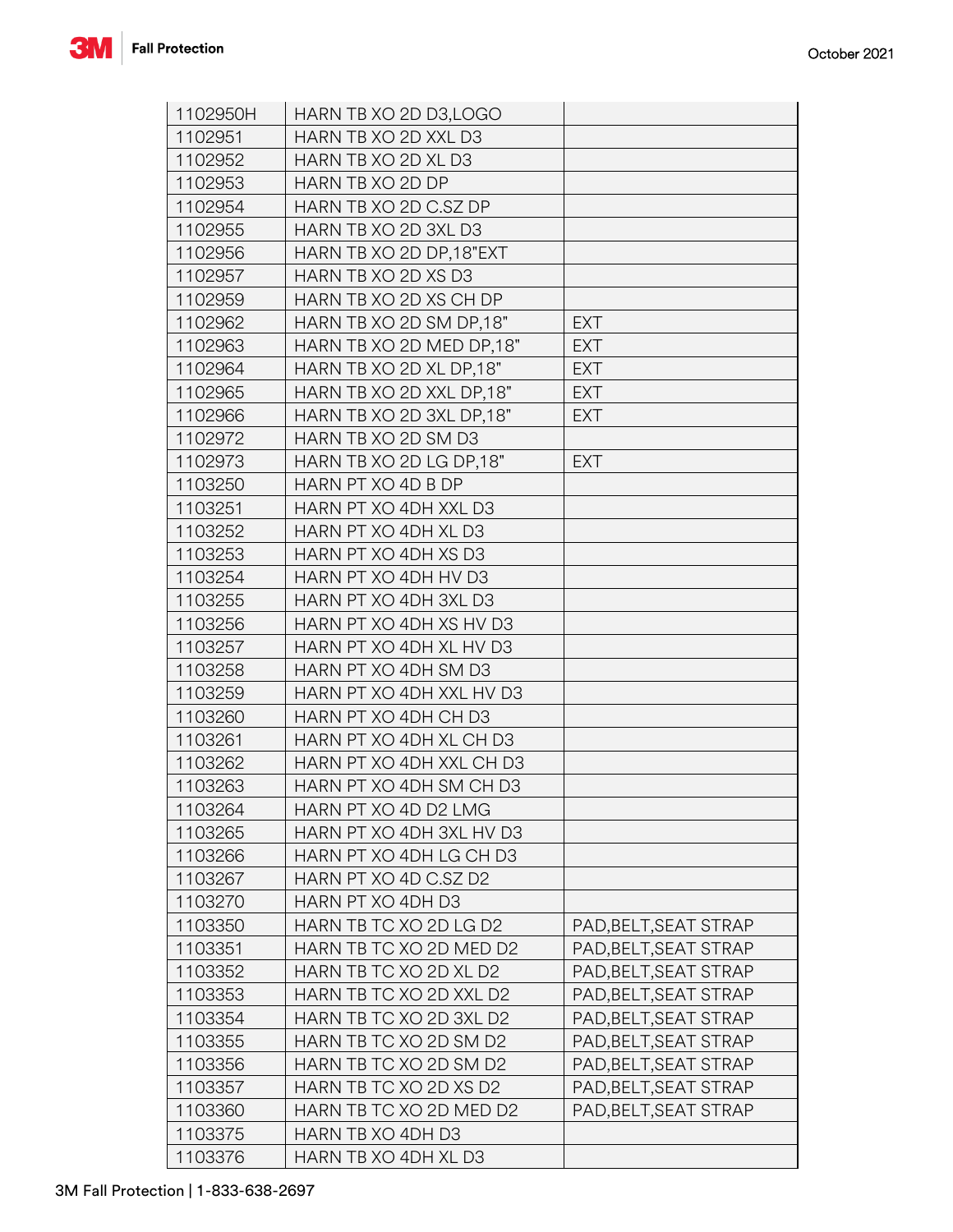

| 1103377 | HARN TB XO 4DH HV D3     |                         |
|---------|--------------------------|-------------------------|
| 1103378 | HARN TB XO 4DH MED D3    |                         |
| 1103379 | HARN TB XO 4DH LG D3     |                         |
| 1103380 | HARN TB XO 4DH D3 LMG    |                         |
| 1103382 | HARN TB XO 4DH XS D3     |                         |
| 1103383 | HARN TB XO 4DH SM D3     |                         |
| 1103384 | HARN TB XO 4DH XXL D3    |                         |
| 1103385 | HARN TB XO 3DH 3XL D3    | 18" EXT, R SHLDR FASTNR |
| 1103386 | HARN TB XO 3DH XS D3 18" | EXT, R SHLDR FASTNR     |
| 1103393 | HARN TB XO 4DH XXL HV D3 |                         |
| 1103394 | HARN TB XO 3DH SM D3 18" | EXT, R SHLDR FASTNR     |
| 1103395 | HARN TB XO 4DH 3XL D3    |                         |
| 1103510 | HARN PT CON XO 4DH D2    |                         |
| 1103511 | HARN PT CON XO 2D D3     |                         |
| 1103824 | HARN TB CON XO 4D SM D2  | 8035,910-2              |
| 1103825 | HARN TB CON XO 4DH D2    |                         |
| 1103826 | HARN TB CON XO 4D D2     | 8035,910-3              |
| 1103827 | HARN TB CON XO 4DH XL D2 |                         |
| 1103828 | HARN TB CON XO 4D D2     | 8036,910-4              |
| 1103829 | HARN TB CON XO 4DH XXL   | D <sub>2</sub>          |
| 1103831 | HARN TB CON XO 4DH SM D2 |                         |
| 1103836 | HARN TB CON XO 4DH NB D2 |                         |
| 1103837 | HARN TB CON XO 4D 3XL DP | 1225177 ATTACHED        |
| 1103838 | HARN TB CON XO 4D XXL NB | D <sub>2</sub>          |
| 1103839 | HARN TB CON XO 4D 3XL NB | D <sub>2</sub>          |
| 1104850 | HARN TB CON XO 2D D2     |                         |
| 1104851 | HARN TB CON XO 2D LG D2  |                         |
| 1104852 | HARN TB CON XO 2D XL D2  | 8036,910-5,4207         |
| 1104853 | HARN TB CON XO 2D MED D2 | 8035,910-3,4207         |
| 1104854 | HARN TB CON XO 2D LG D2  | 8036,910-4,4207         |
| 1104855 | HARN TB CON XO 2D XL D2  |                         |
| 1104856 | HARN TB CON XO 2D XXL D2 | 8036,910-6,4207         |
| 1104857 | HARN TB CON XO 2D SM D2  | 8035,910-2,4207         |
| 1104860 | HARN TB CON XO 2D XL D2  | 8036,910-5              |
| 1104861 | HARN TB CON XO 2D XXL D2 |                         |
| 1104863 | HARN TB CON XO 2D SM D2  |                         |
| 1104871 | HARN TB CON XO 2D MED D2 |                         |
| 1104874 | HARN TB CON XO 2D NB D2  |                         |
| 1105725 | HARN TB CON XO 2D LG DP  | $901 - 4$               |
| 1105726 | HARN TB CON XO 2D MED DP | $901 - 3$               |
| 1105727 | HARN TB CON XO 2D XL DP  | $901 - 5$               |
| 1105729 | HARN TB CON XO 2D SM DP  | $901 - 2$               |
| 1105730 | HARN TB CON XO 2D LG DP  | 901-4,9501945           |
| 1105731 | HARN TB CON XO 2D XL DP  | 901-5,9501945           |
|         |                          |                         |
| 1105732 | HARN TB CON XO 2D LG DP  | 18"EXT, 901-4           |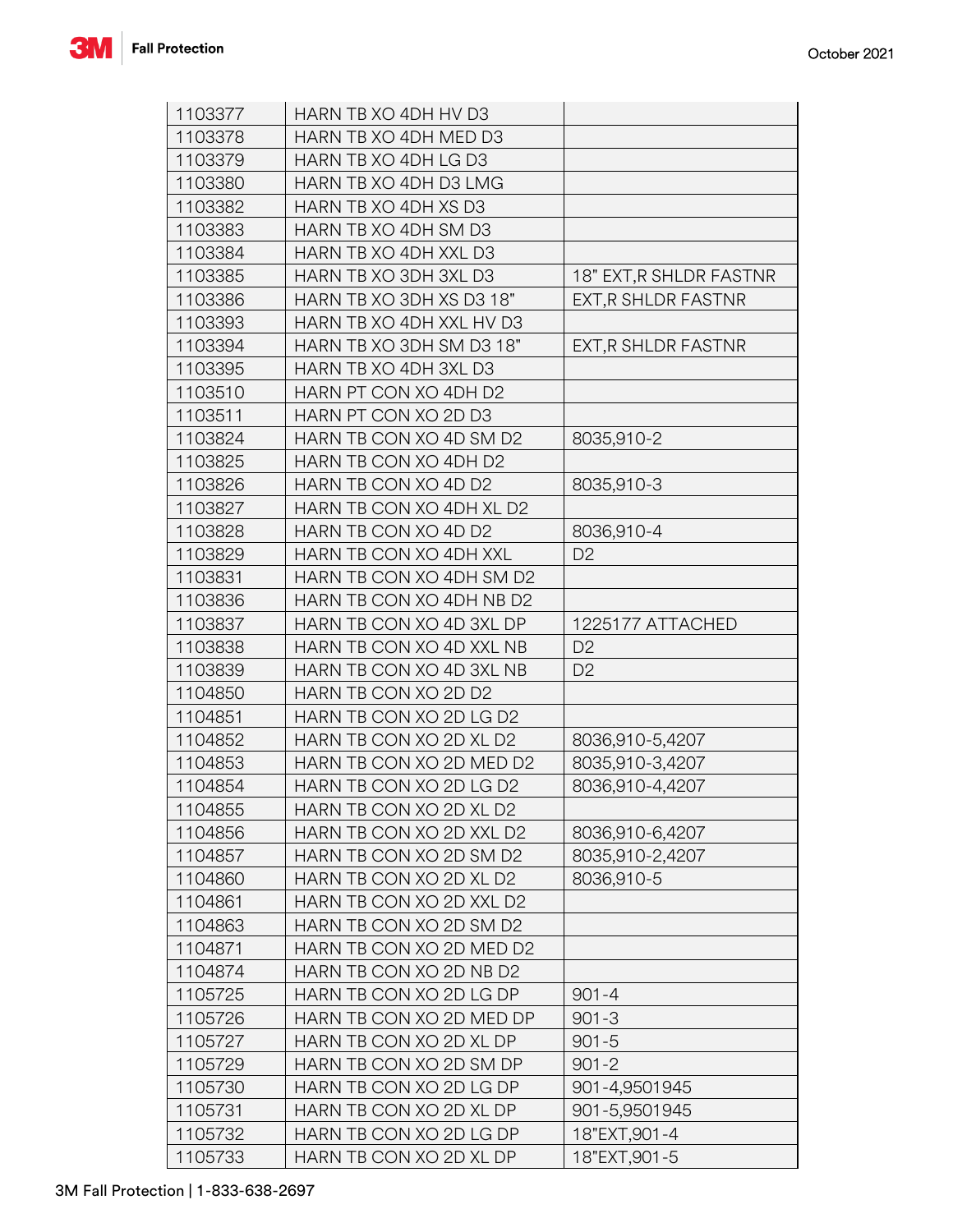

| 1105734  | HARN TB CON XO 2D MED DP | 18"EXT, 901-3                        |
|----------|--------------------------|--------------------------------------|
| 1105735  | HARN TB CON XO 2D SM DP  | 18"EXT, 901-2                        |
| 1106180  | HARN TB CON XO 2D MED    | HVR D3, PAD, BELT, S STRAP           |
| 1106375  | HARN TB CON XO 1D LG DP  | 18"EX, 1D BELT, S FST, 4207          |
|          |                          | 18"EXT, 1D BELT, SNP                 |
| 1106376  | HARN TB CON XO 1D 3XL DP | <b>FSTNR</b>                         |
|          |                          | 18"EXT,1D BELT,SNP                   |
| 1106377  | HARN TB CON XO 1D LG DP  | <b>FSTNR</b>                         |
|          |                          | 18"EXT,1D BELT,SNP                   |
| 1106378  | HARN TB CON XO 1D XL DP  | <b>FSTNR</b>                         |
| 1106379  |                          | 18"EXT, 1D BELT, SNP<br><b>FSTNR</b> |
|          | HARN TB CON XO 1D XXL DP |                                      |
| 1106380  | HARN TB CON XO 1D XL DP  | 18"EX, 1D BELT, S FST, 4207          |
| 1106381  | HARN TB CON XO 1D XXL DP | 18"EX, 1D BELT, S FST, 4207          |
| 1106382  | HARN TB CON XO 1D SM DP  | 18"EX, 1D BELT, S FST, 4207          |
| 1106383  | HARN TB CON XO 1D MED DP | 18"EX, 1D BELT, S FST, 4207          |
|          |                          | 18"EXT, 1D BELT, SNP                 |
| 1106384  | HARN TB CON XO 1D MED DP | <b>FSTNR</b><br>18"EXT, 1D BELT, SNP |
| 1106385  | HARN TB CON XO 1D SM DP  | <b>FSTNR</b>                         |
| 1106386  | HARN TB CON XO 1D 3XL DP | 18"EX, 1D BELT, S FST, 4207          |
| 1106425  | HARN TB XO 4D DP 18"EXT  | R SHLDR FASTNR                       |
| 1106426  | HARN TB XO 4D XL DP      | 18" EXT, R SHLDR FSTNR               |
| 1106427  | HARN TB XO 4D XXL DP     | 18" EXT, R SHLDR FSTNR               |
| 1107150  | HARN TB CON XO 2D LG DP  | 14"EXT, 1D BELT LG                   |
| 1107151  | HARN TB CON XO 2D XL DP  | 14"EXT, 1D BELT XL                   |
| 1107152  | HARN TB CON XO 2D SM DP  | 14"EXT, 1D BELT SM                   |
|          | HARN TB CON XO 2D MED DP |                                      |
| 1107153  |                          | 14" EXT, 1D BELT MED                 |
| 1107154  | HARN TB CON XO 2D XXL DP | 14"EXT, 1D BELT XXL                  |
| 1108025  | HARN PT CON XO 2D 3XL D3 | PAD, BELT, SIDE D'S                  |
| 1108026  | HARN PT CON XO 2D SM D3  |                                      |
| 1108029  | HARN PT CON XO 2D DP 18" | EXT,8036,910-4,4207,4097             |
| 1108033  | HARN PT CON XO 1D 3XL DP | 3300LDP6,8036,910-                   |
|          |                          | 7,4207<br>3700LDP6,8036,910-         |
| 1108034  | HARN PT CON XO 1D 3XL DP | 7,4207                               |
| 1108358  | <b>USE 1108358C</b>      |                                      |
| 1108675  | HARN QC XO 2D SM EXOFIT  |                                      |
| 1108675H | HARN QC XO 2D SM EXOFIT  |                                      |
| 1108676  | HARN QC XO 2D MED EXOFIT |                                      |
| 1108676H | HARN QC XO 2D MED EXOFIT |                                      |
|          |                          |                                      |
| 1108677  | HARN QC XO 2D LG EXOFIT  |                                      |
| 1108677H | HARN QC XO 2D LG EXOFIT  |                                      |
| 1108681  | HARN QC XO 2D XS EXOFIT  |                                      |
| 1108682  | HARN QC XO 2D XL EXOFIT  |                                      |
| 1108682H | HARN QC XO 2D XL EXOFIT  |                                      |
| 1108683  | HARN QC XO 2D XXL EXOFIT |                                      |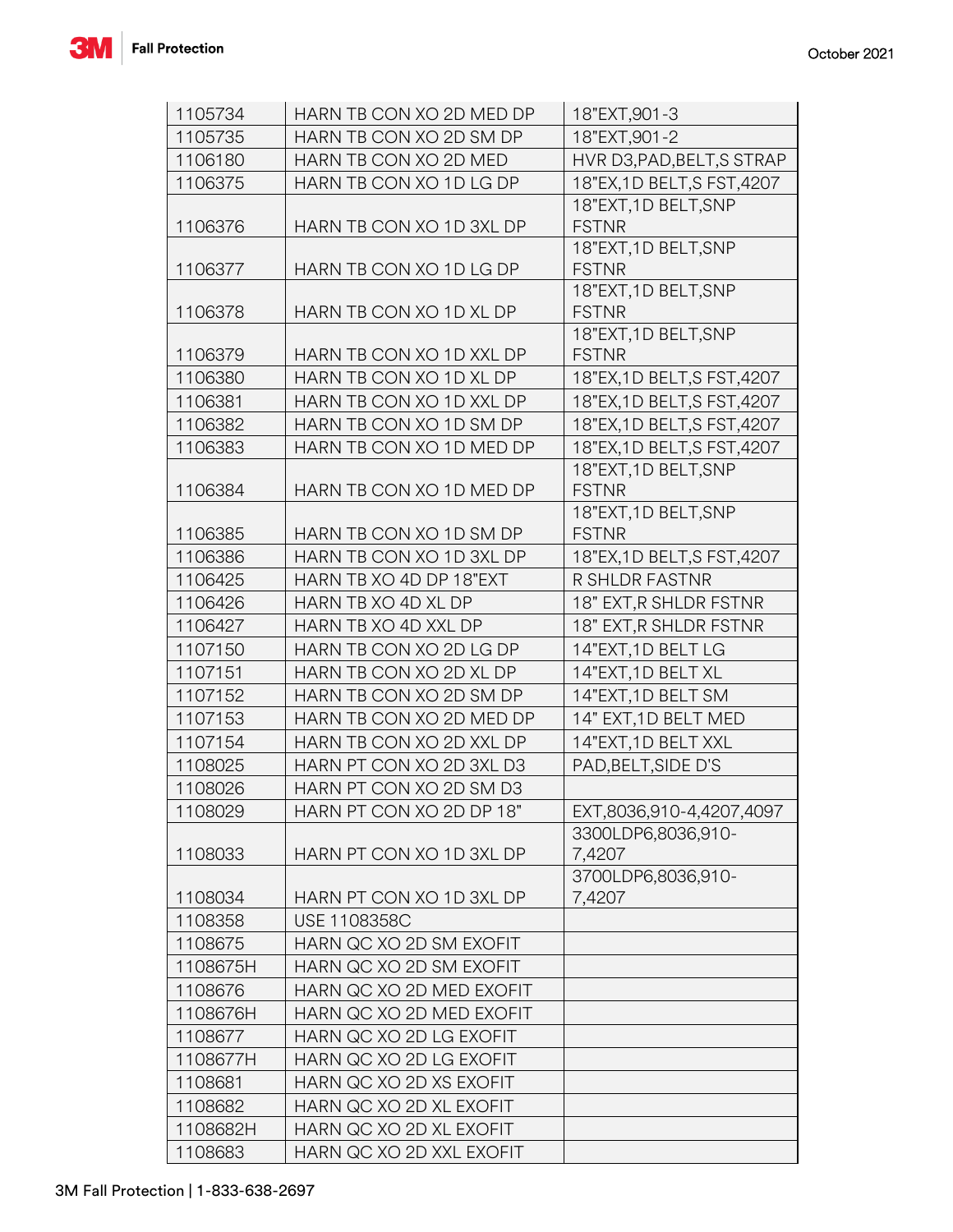

| 1108700  | HARN QC XO 4D SM EXOFIT  |                 |
|----------|--------------------------|-----------------|
| 1108700H | HARN QC XO 4D SM EXOFIT  |                 |
| 1108701  | HARN QC XO 4D MED EXOFIT |                 |
| 1108701H | HARN QC XO 4D MED EXOFIT |                 |
| 1108702  | HARN QC XO 4D LG EXOFIT  |                 |
| 1108702H | HARN QC XO 4D LG EXOFIT  |                 |
| 1108704  | HARN QC XO 4D SM EXOFIT  | 18"EXT, S FSTNR |
| 1108706  | HARN QC XO 4D XL EXOFIT  |                 |
| 1108706H | HARN QC XO 4D XL EXOFIT  |                 |
| 1108707  | HARN QC XO 4D XS EXOFIT  |                 |
| 1108707H | HARN QC XO 4D XS EXOFIT  |                 |
| 1108708  | HARN QC XO 4D XXL EXOFIT |                 |
| 1108708H | HARN QC XO 4D XXL EXOFIT |                 |
| 1109040  | HARN PT XO 2D SM HV D3   |                 |
| 1109050  | HARN PT XO 4DH D3,18"EXT |                 |
| 1109052  | HARN PT XO 4DH LG D3     |                 |
| 1109060  | HARN PT XO 4D XXS D2     |                 |
| 1109062  | HARN PT XO 4DH D3        |                 |
| 1109063  | HARN PT XO 4D XL D2 LMG  |                 |
| 1109064  | HARN PT XO 4DH DP        |                 |
| 1109400  | HARN PT XO 2D XL HV D3   |                 |
| 1109800  | HARN QC XO 2D SM XP      |                 |
| 1109801  | HARN QC XO 2D MED XP     |                 |
| 1109802  | HARN QC XO 2D LG XP      |                 |
| 1109803  | HARN QC XO 2D XL XP      |                 |
| 1109807  | HARN QC XO 2D XXL XP     |                 |
| 1109808  | HARN QC XO 2D SM XP.18"  | <b>EXT</b>      |
| 1109809  | HARN QC XO 2D MED XP,18" | <b>EXT</b>      |
| 1109810  | HARN QC XO 1D XS XP      |                 |
| 1109811  | HARN QC XO 1D XL XP      |                 |
| 1109812  | HARN QC XO 2D XS XP      |                 |
| 1109813  | HARN QC XO 2D SM XP      |                 |
| 1109814  | HARN QC XO 2D MED XP     |                 |
| 1109817  | HARN QC XO 1D XXL XP     |                 |
| 1109818  | HARN QC XO 2D XS XP      |                 |
| 1109825  | HARN TB XO 4D SM EXOFIT  |                 |
| 1109826  | HARN TB XO 4D MED EXOFIT |                 |
| 1109827  | HARN TB XO 4D LG EXOFIT  |                 |
| 1109828  | HARN TB XO 4D XL EXOFIT  |                 |
| 1110350  | HARN QC XO 4D SM XP      |                 |
| 1110351  | HARN QC XO 4D MED XP     |                 |
| 1110352  | HARN QC XO 4D LG XP      |                 |
|          |                          |                 |
| 1110353  | HARN QC XO 4D XL XP      |                 |
| 1110354  | HARN QC XO 4D XS XP      |                 |
| 1110355  | HARN QC XO 4D XXL XP     |                 |
| 1110700  | HARN QC XO 2D D3         |                 |